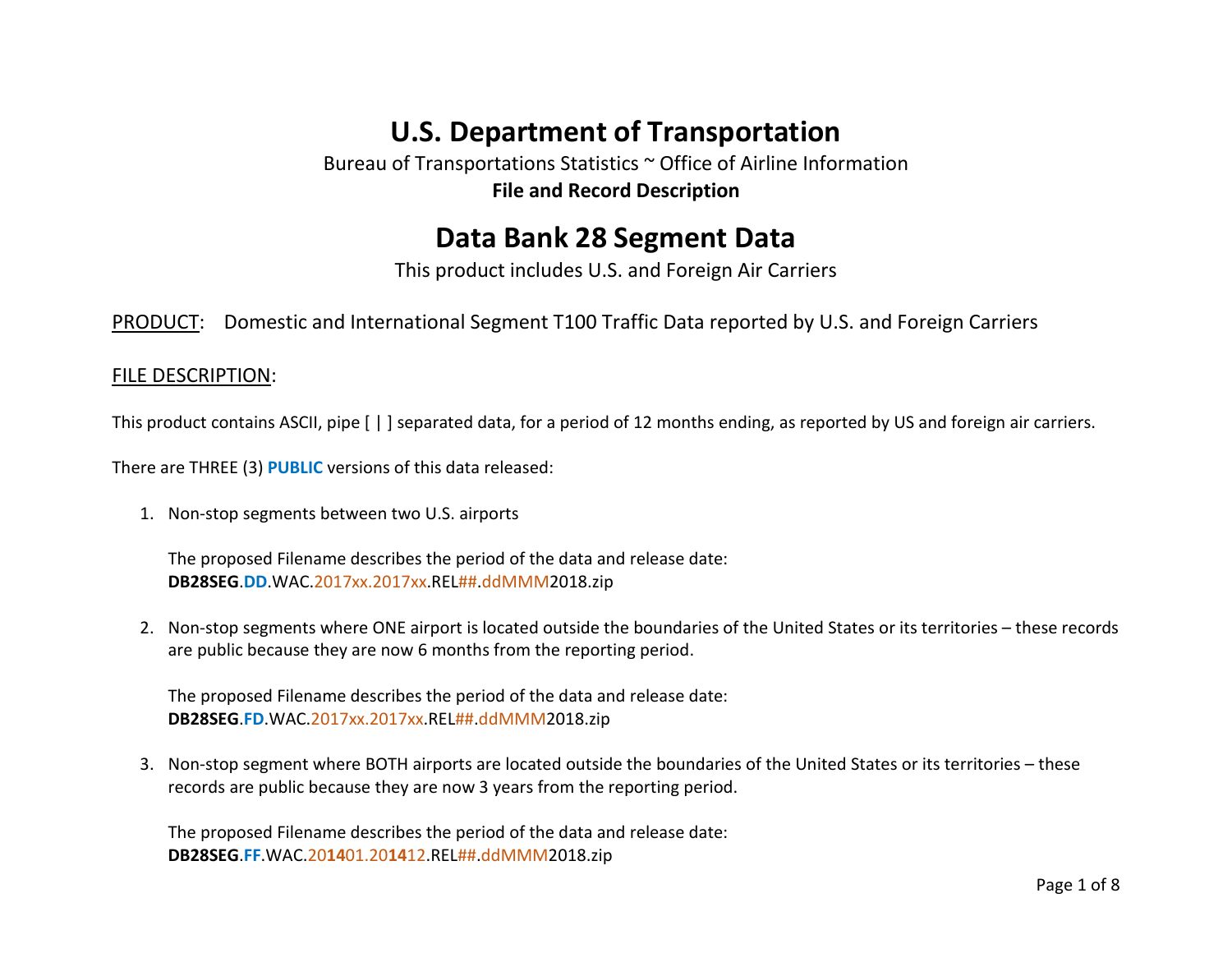There is ONE (1) **RESTRICTED** version of this data that has the most recent 12 months of data for:

- a) Non-stop segments between two U.S. airports
- b) Non-stop segments where ONE airport is located outside the boundaries of the United States or its territories these records are restricted from public release for 6 months from reporting period.
- c) Non-stop segment where BOTH airports are located outside the boundaries of the United States or its territories these records are restricted from public release for 3 years from reporting period.

The proposed Filename: **DB28SEG**. **RESTRICTED**.WAC.2017xx.2017xx.REL##.ddMMM2018.zip

**Please note:** A World Area Code (Carrier WAC) indicator was added to the end of each record to allow users of the data to identify the country of a Foreign Carrier. After OAI normalized the Carrier Decode information and developed a front end to maintain the data integrity, carrier entities were no longer manually created by OAI. Prior to this, foreign carrier entities contained as the middle 3 characters of their entity code, the carrier's country World Area Code.

|   | New<br><b>Field</b><br><b>Number</b> | <b>Carrier</b><br><b>Reported Data</b><br>or data from<br><b>Support Table</b> | <b>FIELD NAME</b>                      | <b>FIELD</b><br><b>LENGTH</b> | <b>DATA TYPE</b> | <b>DESCRIPTION</b>                                  |
|---|--------------------------------------|--------------------------------------------------------------------------------|----------------------------------------|-------------------------------|------------------|-----------------------------------------------------|
|   |                                      | Carrier Reported                                                               | Date of Data: Year                     | 4                             | <b>NUMERIC</b>   | Century & Year (1999)                               |
| 2 |                                      | Carrier Reported                                                               | Date of Data: Month                    | 2                             | <b>NUMERIC</b>   | Month of the year (01-12)                           |
| 3 |                                      | Carrier Reported                                                               | Origin Airport: Alpha Code             | 3                             | <b>CHARACTER</b> | Airport Code, exists in the Airports support file   |
| 4 |                                      | Support:<br><b>AIRPORTS</b>                                                    | Origin Airport: Unique<br>Numeric Code | 5                             | <b>NUMERIC</b>   | Airports Support table                              |
| ר |                                      | Support:<br><b>AIRPORTS</b>                                                    | Origin Airport: World Area<br>Code     | 3                             | <b>NUMERIC</b>   | WAC Support table data that is linked with Airports |
| 6 |                                      | Support:<br><b>AIRPORTS</b>                                                    | Origin Airport: City Name              | 35                            | <b>CHARACTER</b> | Airports Support table                              |
|   |                                      | Carrier Reported                                                               | Destination Airport: Alpha<br>Code     | 3                             | <b>CHARACTER</b> | Airport Code, exists in the Airports support file   |

### RECORD FORMAT - T-100 International Segment Data Records: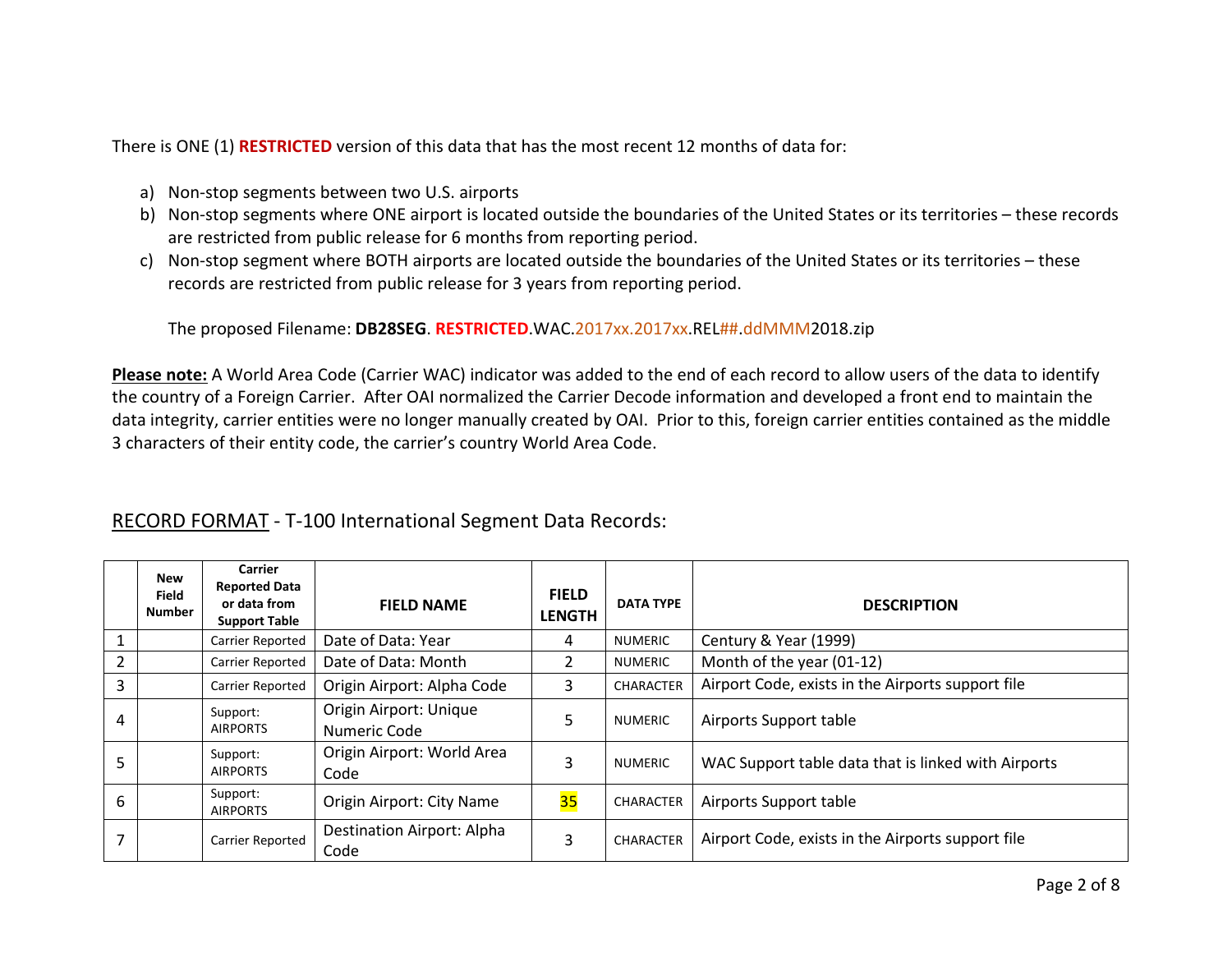| 8  | Support:<br><b>AIRPORTS</b> | <b>Destination Airport:</b><br>Numeric Code    | 5            | <b>NUMERIC</b>   | Airports Support table                                                                                                                                                                                                                                                                                                                                                                                                                           |
|----|-----------------------------|------------------------------------------------|--------------|------------------|--------------------------------------------------------------------------------------------------------------------------------------------------------------------------------------------------------------------------------------------------------------------------------------------------------------------------------------------------------------------------------------------------------------------------------------------------|
| 9  | Support:<br><b>AIRPORTS</b> | <b>Destination Airport: World</b><br>Area Code | 3            | <b>NUMERIC</b>   | WAC Support table data that is linked with Airports                                                                                                                                                                                                                                                                                                                                                                                              |
| 10 | Support:<br><b>AIRPORTS</b> | <b>Destination Airport: City</b><br>Name       | 35           | CHARACTER        | Airports Support table                                                                                                                                                                                                                                                                                                                                                                                                                           |
| 11 | Support:<br>CarDecode       | Carrier: Alpha Code                            | 3            | <b>CHARACTER</b> | This Code Matches up with what's in CarDecode for the<br>carrier                                                                                                                                                                                                                                                                                                                                                                                 |
| 12 | Carrier Reported            | Carrier: Entity Code                           | 5            | CHARACTER        | Carriers report their T100 using their unique CarDecode<br>Entity Code(s) A carrier can have more than one of these.                                                                                                                                                                                                                                                                                                                             |
| 13 | Support:<br>CarDecode       | <b>Official OAI Group Code</b>                 | $\mathbf{1}$ | <b>NUMERIC</b>   | 1 = Large Regional Carrier - \$20 million to \$100 million in revenue<br>2 = National Carrier - \$100 million to \$1 billion in revenue<br>3 = Major Carrier - Over \$1 billion in revenue<br>4 = Medium Regional Carrier - Under \$20 million in revenue<br>5 = Small Certificated Carrier<br>6 = Commuter Carrier<br>7 = Foreign Carrier<br>8 = All Cargo Carrier - Domestic Only<br>9 = Essential Air Service - Air Taxi<br>See Note G below. |
| 14 | In Sybase                   | Distance                                       | 5            | <b>NUMERIC</b>   | The great circle distance in statute miles between the Origin<br>and Destination airports.                                                                                                                                                                                                                                                                                                                                                       |
| 15 | Carrier Reported            | Service Class                                  | $\mathbf{1}$ | <b>CHARACTER</b> |                                                                                                                                                                                                                                                                                                                                                                                                                                                  |
| 16 | Carrier Reported            | Aircraft Type: Group                           | $\mathbf{1}$ | <b>NUMERIC</b>   | This code indicates the general category of aircraft<br>type reported. See Note J below                                                                                                                                                                                                                                                                                                                                                          |
| 17 | Carrier Reported            | Aircraft Type: Type                            | 3            | <b>NUMERIC</b>   | This code indicates the specific make and model of the<br>aircraft. The Field Length was previously 2 in the Aircraft<br>Types Support table. It was changed to be 3. See Note J<br>below                                                                                                                                                                                                                                                        |
| 18 | Carrier Reported            | Aircraft Type: Configuration                   | $\mathbf{1}$ | <b>NUMERIC</b>   | Cabin Configuration Codes (See Note J below):<br>$1$ = Passenger<br>$2 = Cargo$<br>3 = Combination Passenger/Cargo on maindeck<br>4 = Float/Amphibious Passenger/Cargo                                                                                                                                                                                                                                                                           |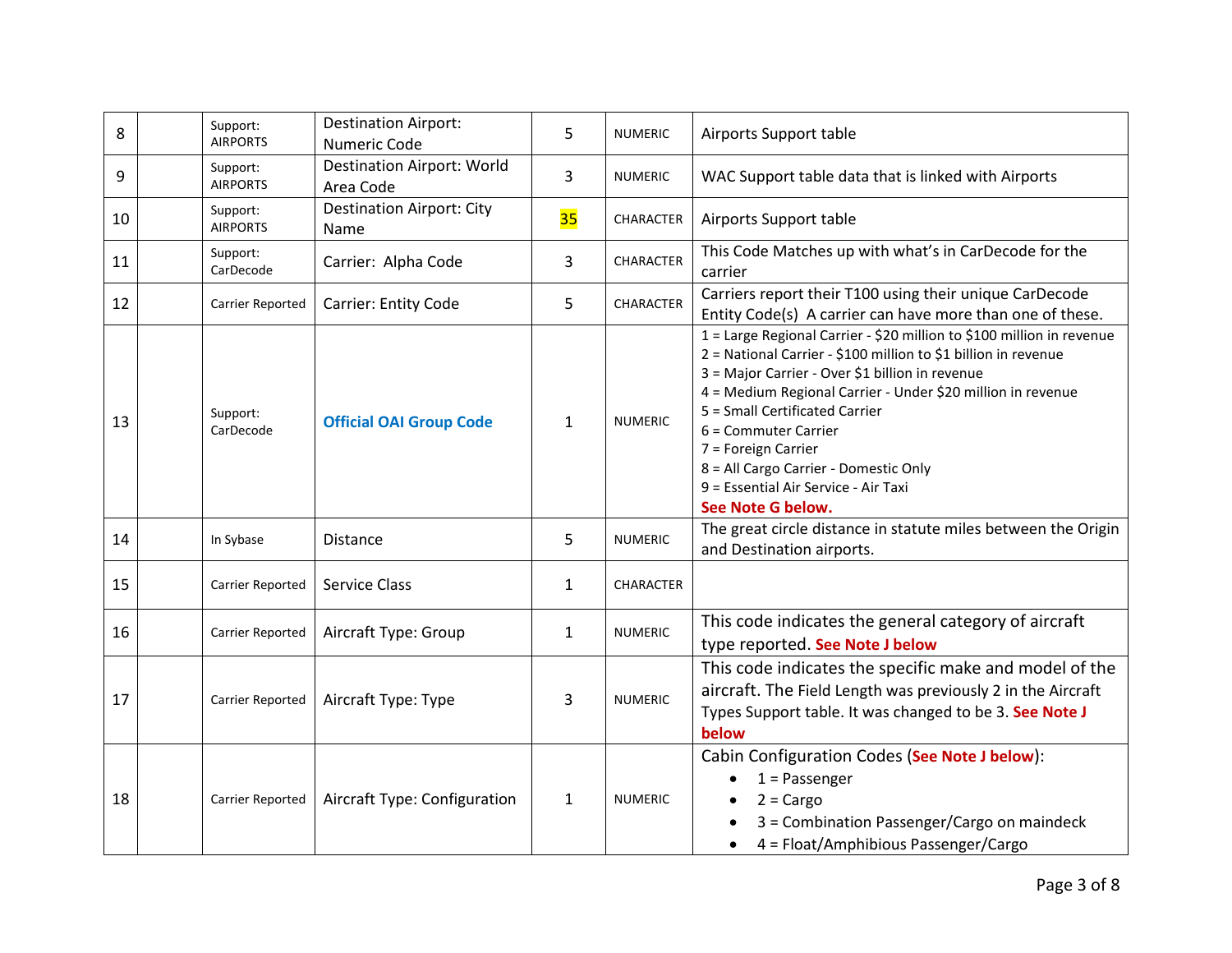| 19 |    | <b>Carrier Reported</b> | <b>Departures Performed</b>                  | 5  | <b>NUMERIC</b> |                                                                                                 |
|----|----|-------------------------|----------------------------------------------|----|----------------|-------------------------------------------------------------------------------------------------|
| 20 |    | <b>Carrier Reported</b> | Departures Scheduled                         | 5  | <b>NUMERIC</b> |                                                                                                 |
| 21 |    | Carrier Reported        | Available Capacity: Payload<br><b>Pounds</b> | 10 | <b>NUMERIC</b> |                                                                                                 |
| 22 |    | Carrier<br>Reported     | Available Seats                              | 7  | <b>NUMERIC</b> | Previously named First Cabin - Since 2002, Carriers only<br>report total available seats        |
| 23 |    |                         | <b>No Longer Reported: Middle</b><br>Cabin   |    |                | Since 2002, this field is Zero                                                                  |
| 24 |    |                         | No Longer Reported: Coach<br>Cabin           |    |                | Since 2002, this field is Zero                                                                  |
| 25 | 23 | Carrier<br>Reported     | Passengers Transported                       | 7  | <b>NUMERIC</b> | Previously named First Cabin - Since 2002, Carriers only<br>report total passengers transported |
| 26 |    |                         | <b>No Longer Reported: Middle</b><br>Cabin   |    |                | Since 2002, this field is Zero                                                                  |
| 27 |    |                         | <b>No Longer Reported: Coach</b><br>Cabin    |    |                | Since 2002, this field is Zero                                                                  |
| 28 | 24 | Carrier<br>Reported     | <b>Freight Transported</b>                   | 10 | <b>NUMERIC</b> |                                                                                                 |
| 29 | 25 | Carrier<br>Reported     | Mail Transported                             | 10 | <b>NUMERIC</b> |                                                                                                 |
| 30 | 26 | Carrier<br>Reported     | Ramp - Ramp in minutes                       | 10 | <b>NUMERIC</b> | <b>Elapsed Time in Minutes</b>                                                                  |
| 31 | 27 | Carrier<br>Reported     | Airborne – in minutes                        | 10 | <b>NUMERIC</b> | <b>Elapsed Time in Minutes</b>                                                                  |
| 32 | 28 | Support:<br>CarDecode   | <b>Carrier's World Area Code</b>             | 3  | <b>NUMERIC</b> | See Note P below.                                                                               |

#### **NOTES - DB28IS - International Segment Data:**

A. **Airport Alpha Code:** The three letter code identifying the airport is reported by the air carriers. This code is used in all of the major airline reservation systems and is recognized by the International Air Transport Association (IATA). Refer to OAI's **Airports Support data** for more information about this data.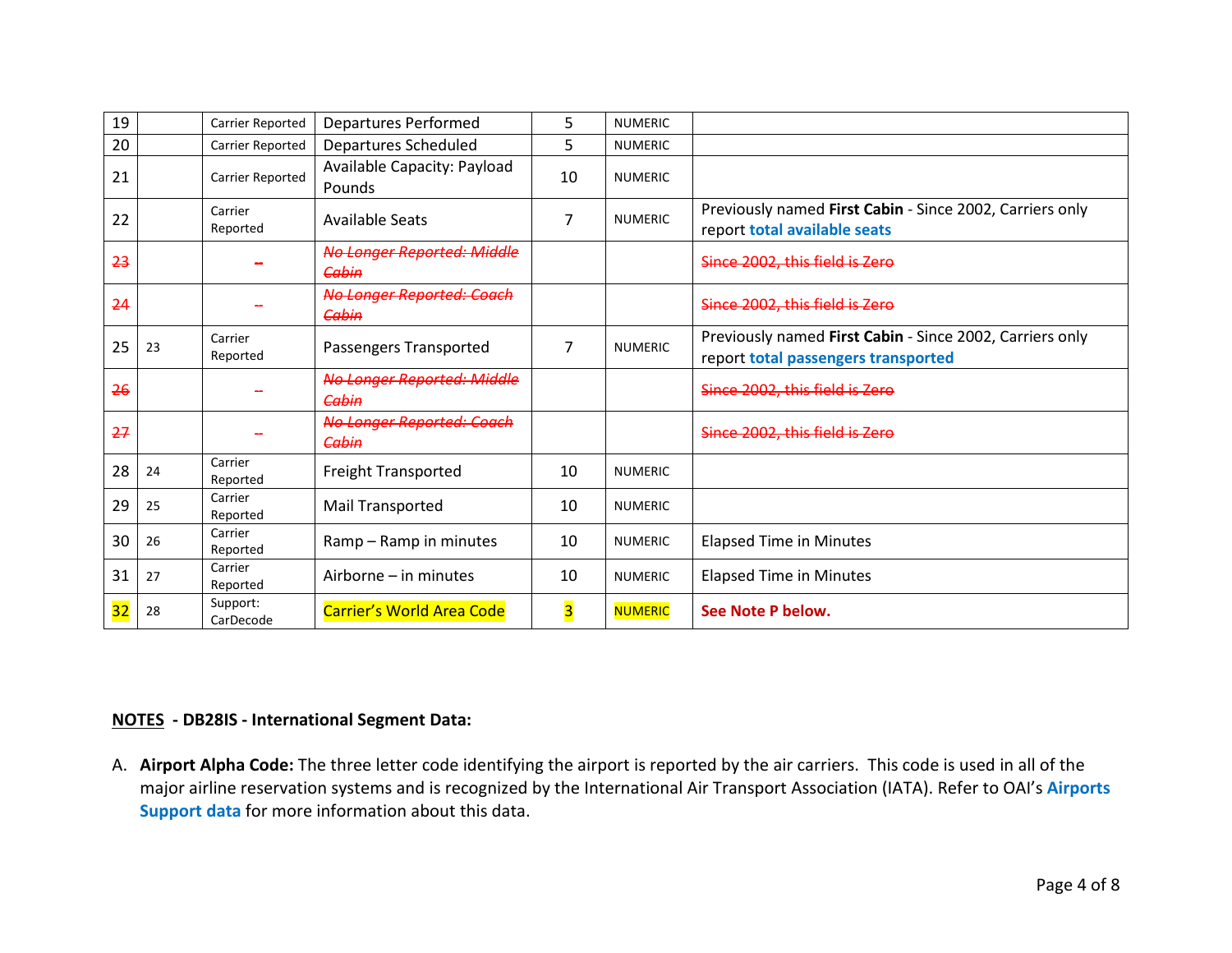- B. **Airport Numeric Code:** A five-digit code which corresponds to the alphabetic name spelling of the principal city served by the airport. Airports that share service at a particular city will therefore have identical numeric codes. The number is used primarily for sorting records by city name and for grouping multiple airports within a city. Refer to OAI's **Airports Support data** for more information about this data.
- C. **World Area Code:** A three-digit code which specifies in what area of the world a city is located. The first digit represents a major geographic area, such a "0" for the United States, "4" for Europe, etc. The last two digits represent a specific subdivision of the major geographic area, such as a state or a country. Refer to OAI's **World Area Codes Support data** for more information about this data or contact the Office of Airline Information at the address listed on the cover for a complete list of these area codes.
- D. **City Name:** The name of the principal city served by this airport. Refer to OAI's **Airports Support data** for more information about this data
- E. **Carrier Alpha Code:** The 2 character IATA code or 3-character DOT assigned code used to represent the carrier reporting these data to the DOT. Refer to OAI's **CarDecode Support data** for more information about this data
- F. **Carrier Entity Code:** These five-character codes are used by the air carriers to report their Traffic data. The codes are assigned by DOT, to each air carrier and they are used primarily for DOT reporting purposes. For large certificated carriers, the entities are used to separate reporting of the Domestic, Atlantic, Latin America, and Pacific operations of each air carrier. For Non-US air carriers, the middle three digits of this code were once used to identify the country of origin of the air carrier. Since automation of OAI's carrier information data these codes are system generated and no longer have the WAC for foreign carriers. The carrier WAC is added to the end of each record in this product. Refer to OAI's **CarDecode Support data** for more information about this data or contact the Office of Airline Information at the address listed on the cover for a complete list of carrier entity codes.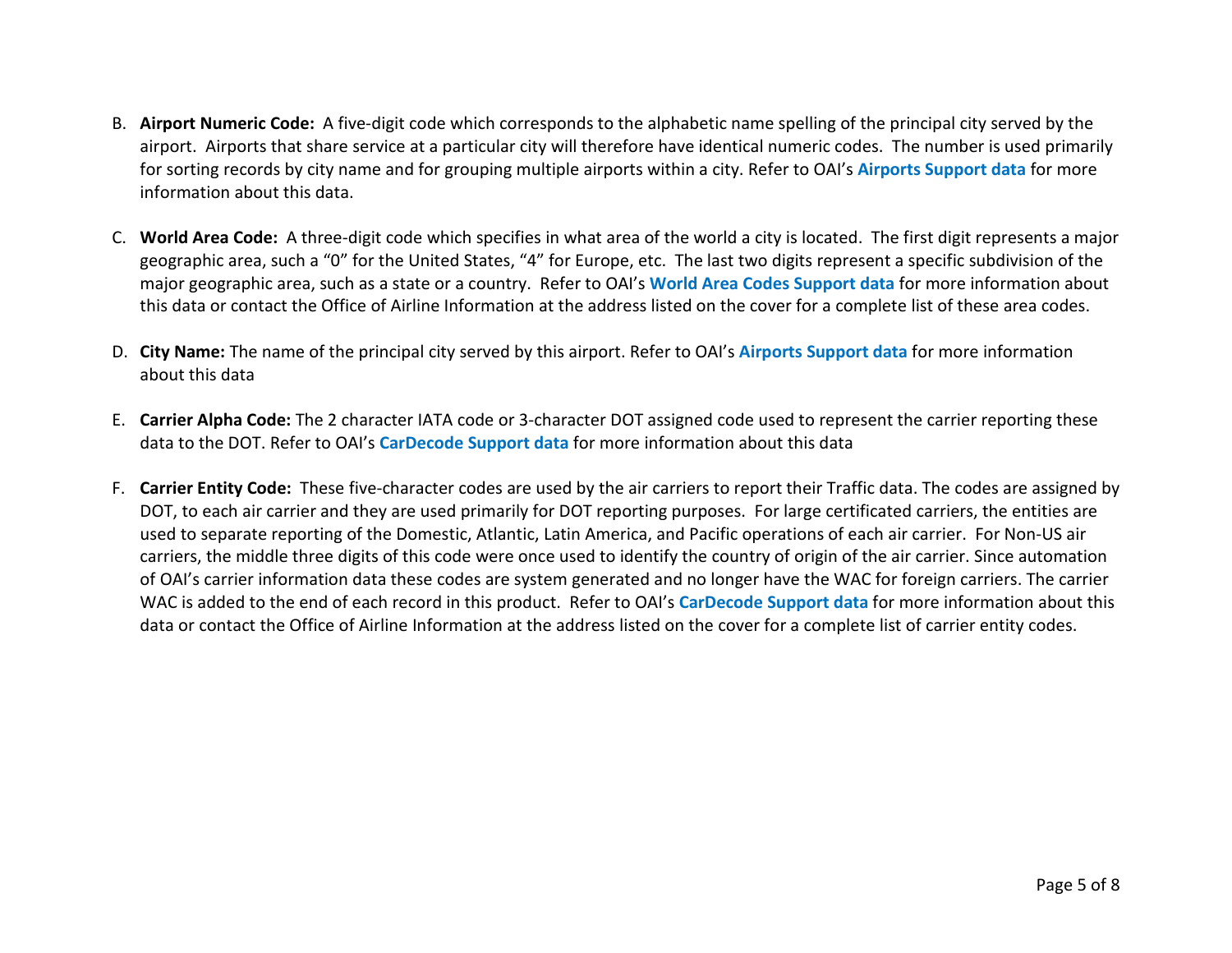**G. Carrier Group Code:** This numeric code drives the reporting requirements for air carriers. It varies for U.S. carriers who are large certificated carriers and is determined by their revenues the previous year – unless the carrier is a domestic ONLY all-cargo. Domestic ONLY All-Cargo carriers are assigned the Carrier Group Code 8.

Refer to OAI's **CarDecode Support data** for more information about this data.

Here are the *OFFICIAL OAI Group Codes*

For whatever reason, historically, the DB28's have been generated using an alternate Carrier Group Code for foreign and regional carriers.

The list of group codes included in this product are listed below, along with those that are converted from the true carrier group codes:

- o **0 = International Carriers** Please note the true Group Code in **CarDecode** for **Foreign Carriers: 7**
- o **1 = Regional Carriers**

Included in this product as a Group 1

| Carrier<br>Code | <b>Description</b>                                                |  |  |  |  |
|-----------------|-------------------------------------------------------------------|--|--|--|--|
| 1               | Large Regional Carrier - \$20 million to \$100 million in revenue |  |  |  |  |
| $\mathcal{P}$   | National Carrier - \$100 million to \$1 billion in revenue        |  |  |  |  |
| 3               | Major Carrier - Over \$1 billion in revenue                       |  |  |  |  |
| 4               | Medium Regional Carrier - Under \$20 million in revenue           |  |  |  |  |
| 5               | <b>Small Certificated Carrier</b>                                 |  |  |  |  |
| 6               | Commuter Carrier                                                  |  |  |  |  |
| 7               | Foreign Carrier                                                   |  |  |  |  |
| 8               | All Cargo Carrier - Domestic Only                                 |  |  |  |  |
| 9               | Essential Air Service - Air Taxi                                  |  |  |  |  |

regional carrier are: **Large Regional** carriers (actual group code: **1**), **Medium Regional** carriers (actual group code: **4**), **Commuters** (actual group code: **6**), **Small Certificated** carriers (actual group code: **5**)

*Note: NOT included in the DB28 files were carriers who reported their T100 data as a group 9 which identifies them as an Essential Air Taxi. These carriers only report T100 data for the period of their contract with DOT to provide service between two communities.* 

- o **2 = National Carriers**
- o **3 = Major Carriers**
- o **8 = Domestic Only All Cargo Carriers**
- H. **Distance:** This number is NOT reported by the carrier but is calculated by an OAI application of the great circle distance in statute miles between the Origin and Destination airports.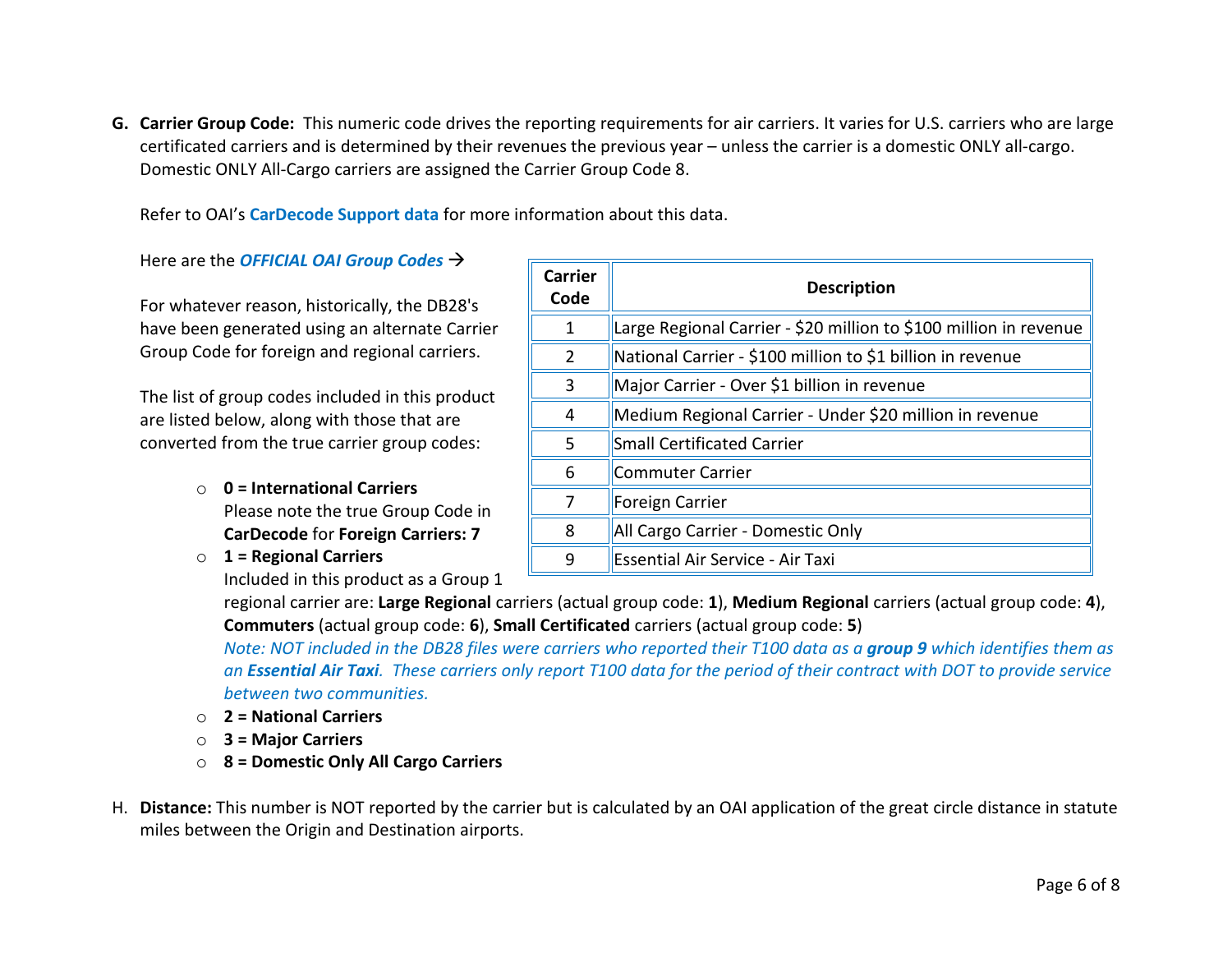- **I. Service Class:** The Service Class Code reported by the air carriers refers to the class of service used to carry passengers, freight and mail. *This data product does NOT include Military or Humanitarian Service Classes*
	- F Scheduled Passenger/Cargo Service
	- G Scheduled All Cargo Service
	- L Non-Scheduled Civilian Passenger Service
	- P Non-Scheduled Civilian All Cargo Service

#### **J. Aircraft Type:**

The aircraft type reported by the air carriers identifies the type of aircraft operated for the non-stop segments reported. Refer to OAI's **Aircraft Support data** for more information about aircraft types.

- 1. Aircraft Group Code. This code indicates the general category of aircraft type reported.
- 2. Aircraft Type Code. This code indicates the specific make and model of the aircraft.
- 3. Cabin Configuration Code. Passenger = "1" , Cargo = "2" , Combination Passenger/Cargo = "3", Amphibious Passenger/Cargo = "4"

Include link to transtats location of aircraft types data.

#### **K. Departures (Revenue Departures) reported by the air carriers:**

- 1. The number of revenue aircraft **departures performed** in revenue scheduled service, including extra sections.
- 2. The number of aircraft **departures scheduled**, whether or not actually performed. This field is not applicable for foreign air carriers, and contains a value of zero.